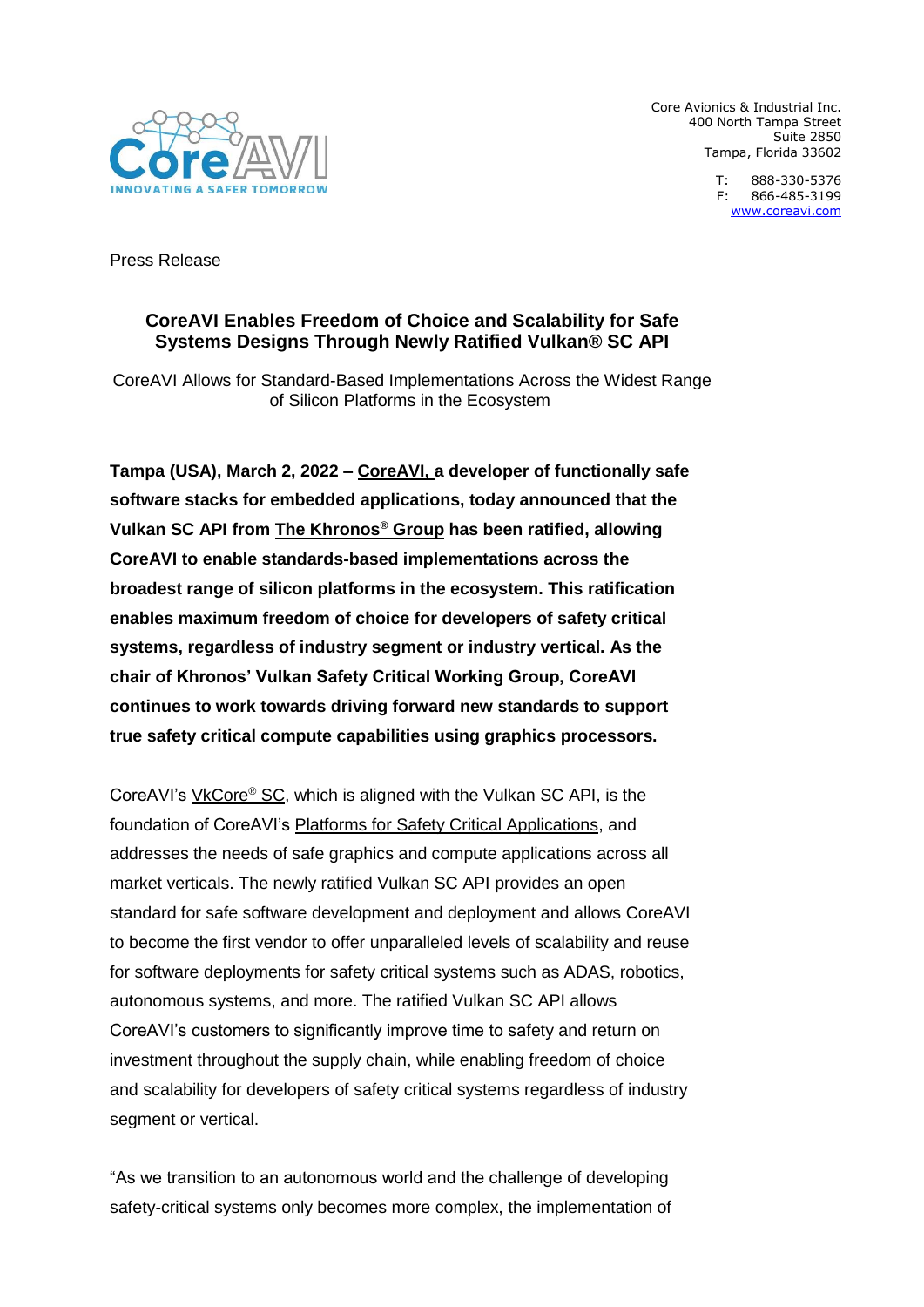open standards for safety-critical applications becomes critical to success," said Damian Fozard, CEO at CoreAVI. "We're excited that the newly ratified Vulkan SC API provides an open standard for safe software development and allows our customers the freedom and scalability they need to deploy safety critical systems across all industry verticals in ways that were previously unachievable."

"Functional safety is crucial to the autonomous future," said Tom Conway, Senior Director of Product Management, Automotive and IoT Line of Business, Arm. "Our ongoing partnership with CoreAVI continues to bring safety to the Mali GPU software ecosystem, and the ratification of the new Vulkan SC API will further enable developers to unlock the power of safetycritical autonomous systems in applications such as robotics, vehicles, and factories."

"NXP is pleased to support CoreAVI on their VkCore SC driver technology enabling the newly ratified Vulkan SC API," said Dan Loop, Vice President and General Manager of Automotive Edge Processing at NXP® Semiconductors. "As CoreAVI's long-time partner on our i.MX applications processors, NXP is dedicated to expanding our graphics driver enablement into broad market safety applications requiring advanced graphics and compute."

"Basemark is pleased to support the ratification of the new Vulkan SC standard, "said Tero Sarkkinen, Founder & CEO at Basemark. "We already have collaborated with CoreAVI in demonstrating ISO 26262 compliant digital instrument clusters and now we're very much looking forward to further collaborations with CoreAVI on Vulkan SC as it enables not only graphics, but also fast and safe compute that is a building block for next generation autonomous drive and ADAS functions in automotive."

For more information, please contact [Sales@coreavi.com.](mailto:Sales@coreavi.com)